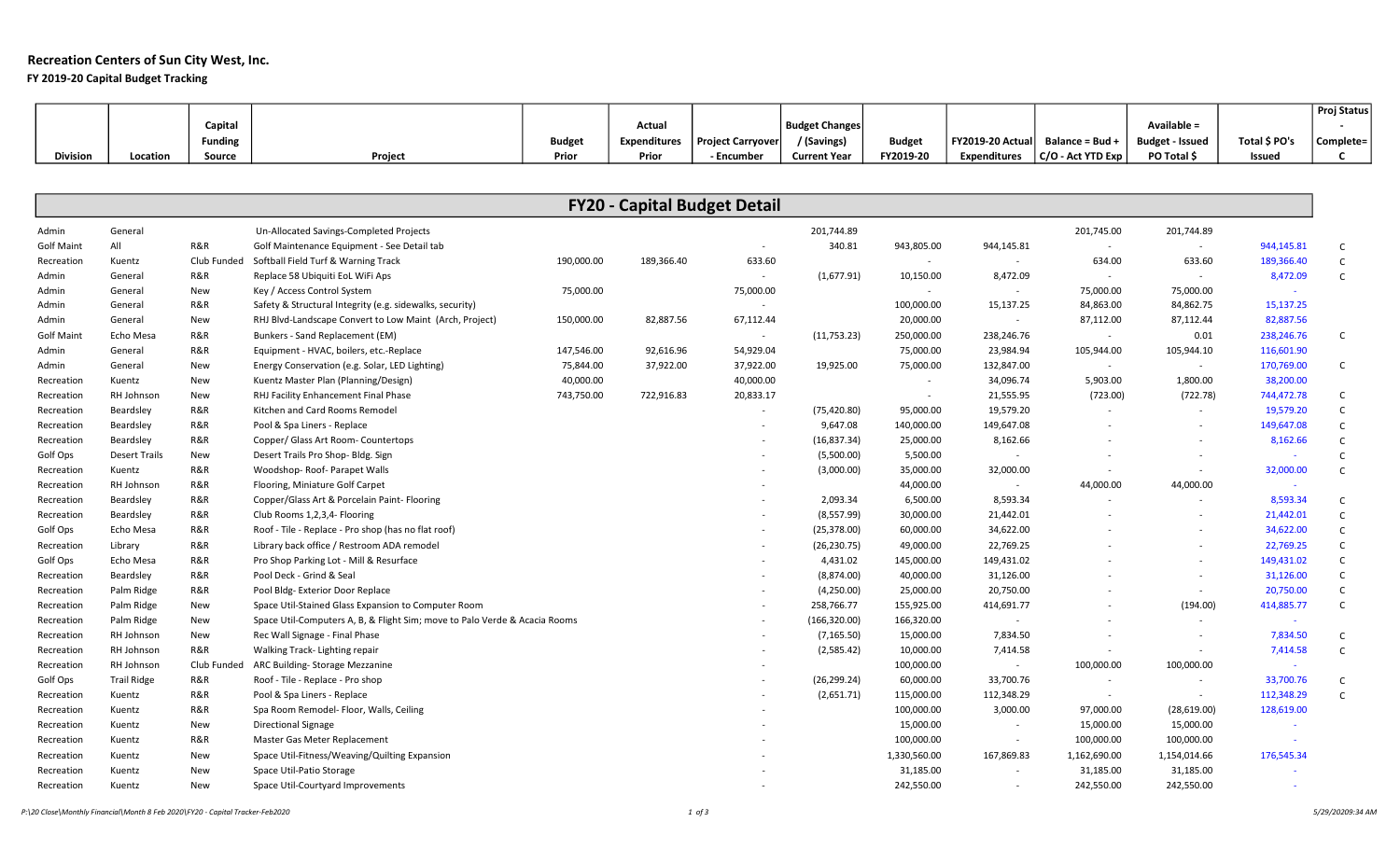# Recreation Centers of Sun City West, Inc.

# FY 2019-20 Capital Budget Tracking

| Capital<br><b>Budget Changes</b><br>Available =<br>Actual<br>/ (Savings)<br>Total \$ PO's<br><b>Funding</b><br><b>Budget</b><br><b>Expenditures</b><br><b>Project Carryover</b><br><b>Budget</b><br>FY2019-20 Actual<br>Balance = Bud +<br><b>Budget - Issued</b><br>Complete=<br>Prior<br>FY2019-20<br>C/O - Act YTD Exp<br>PO Total \$<br>C<br><b>Division</b><br>Location<br>Project<br>Prior<br>- Encumber<br><b>Current Year</b><br><b>Expenditures</b><br>Source<br>Issued<br>Space Util-Parking Lot- Expansion 54 Spaces<br>224,532.00<br>224,532.00<br>224,532.00<br>Recreation<br>Kuentz<br>New<br>$\sim$<br>250,000.00<br>250,000.00<br>RH Johnson<br>Metal Shop Renovation / Addition<br>250,000.00<br>Recreation<br>New<br>$\sim$<br>R&R<br>90,000.00<br>90,000.00<br>90,000.00<br>Recreation<br>Kuentz<br>Pool Deck - Resurface<br>$\sim$<br>R&R<br>213,000.00<br>213,000.00<br>213,000.00<br>RH Johnson<br>Upgrade Large Dog Park (ADA Accessability)<br>Recreation<br>$\sim$<br>R&R<br>15,000.00<br>15,000.00<br>Golf Ops<br>Grandview<br><b>Crooked Putter Flooring</b><br>15,000.00<br>$\sim$<br>R&R<br>12,000.00<br>12,000.00<br><b>Golf Maint</b><br>Lake #15 Aeration<br>12,000.00<br>Echo Mesa<br>$\sim$<br><b>Golf Maint</b><br>R&R<br>Shoreline Repairs #1 & #8<br>20,000.00<br>20,000.00<br>20,000.00<br>Echo Mesa<br>$\sim$<br>R&R<br>60,000.00<br>60,000.00<br>60,000.00<br>Admin<br>Replace 30 Core Switches w/10gb switches<br>General<br>$\sim$<br>25,000.00<br>Admin<br>R&R<br>3 RDS Servers and Upgrade<br>(21,010.00)<br>3,990.00<br>3,990.00<br>$\mathsf{C}$<br>General<br>$\sim$<br>$\sim$<br>R&R<br>10,000.00<br>Replace Primary DC<br>10,000.00<br>10,000.00<br>Admin<br>General<br>$\sim$<br>$\sim$<br>R&R<br><b>Utility Server</b><br>(1,387.28)<br>7,725.00<br>6,337.72<br>6,337.72<br>Admin<br>General<br>C.<br>$\sim$<br>$\overline{\phantom{a}}$<br>$\mathsf{C}$<br>(854.67)<br>12,000.00<br>11,145.34<br>11,145.33<br>Library<br>New<br>Library Workstation (4)<br>Recreation<br>$\sim$<br>$\sim$<br>R&R<br>$\mathsf{C}$<br>Recreation<br>Beardsley<br>Fitness Equipment - See Rec Fitness Equip tab<br>(75, 157.00)<br>75,157.00<br>$\sim$<br>$\sim$<br>$\sim$<br>R&R<br>57,969.00<br>57,969.00<br>57,969.00<br>Fitness Equipment - See Rec Fitness Equip tab<br>Recreation<br>Kuentz<br>$\overline{\phantom{a}}$<br><b>Golf Maint</b><br>Pebblebrook<br>R&R<br>Lake Aeration (PB) - All<br>6,000.00<br>6,000.00<br>6,000.00<br>$\sim$<br>R&R<br>131,068.00<br><b>Golf Maint</b><br>Pebblebrook<br>Lakes - Shoreline Repairs #8<br>131,068.00<br>131,068.00<br>$\blacksquare$<br>R&R<br>14,033.17<br>8,414.00<br>22,447.17<br>22,447.17<br>Recreation<br>Beardsley<br>Spa Heater - Repair (exchanger)<br>$\sim$<br>C.<br>$\sim$<br>10,000.00<br>Golf Ops<br>New<br>Pro Shop Receiving and Storage<br>10,000.00<br>10,000.00<br>Grandview<br>$\sim$<br>Golf Ops<br>Deer Valley<br>New<br>11,510.00<br>11,510.00<br>11,510.00<br>Golf Cart - Street Legal<br>$\sim$<br>Golf Ops<br>11,510.00<br>11,510.00<br>11,510.00<br>Grandview<br>New<br>Golf Cart - Street Legal<br>$\overline{\phantom{a}}$<br>Golf Ops<br>R&R<br>6,508.00<br>6,508.00<br>6,508.00<br>Deer Valley<br>Replace PA System<br>$\overline{\phantom{a}}$<br>Golf Ops<br>11,510.00<br>11,510.00<br>11,510.00<br>Pebblebrook<br>New<br>Golf Cart - Street Legal<br>$\sim$<br>6,483.00<br>6,483.00<br>Golf Ops<br>Pebblebrook<br>R&R<br>Replace PA System<br>6,483.00<br>$\sim$<br>R&R<br>Golf Ops<br>6,310.00<br>6,310.00<br>6,310.00<br>Stardust<br>Replace PA System<br>$\sim$<br><b>Golf Maint</b><br>R&R<br>3,364.06<br>77,000.00<br>80,364.06<br>80,364.06<br>Deer Valley<br>Driving Range Tee Box - Renovation<br>$\sim$<br>$\mathsf{C}$<br>$\sim$<br>R&R<br>Golf Cart - Club Car - DV-22<br>12,000.00<br>Golf Ops<br>Deer Valley<br>12,000.00<br>12,000.00<br>$\sim$<br><b>Golf Maint</b><br>R&R<br>41,200.00<br>41,200.00<br>Deer Valley<br>Cart Paths - Major Repairs (DV) PH1<br>41,200.00<br>$\sim$<br>$\sim$<br>R&R<br>(1,018.87)<br>12,000.00<br>Utility Vehicle - Club Carryall - M-6<br>10,981.13<br>10,981.13<br>$\mathsf{C}$<br>Admin<br>General<br>$\sim$<br>$\sim$<br><b>Golf Maint</b><br>Grandview<br>Irrigation/Turf Conversion Design Plans-GV<br>20,000.00<br>7,500.00<br>12,500.00<br>12,500.00<br>7,500.00<br>New<br>R&R<br>11,000.00<br>11,000.00<br>Recreation<br>Kuentz<br>Re-upholster and stain wicker furniture<br>11,000.00<br>$\sim$<br>48,510.00<br>New<br>Womens/Boomers Kitchen Renov.<br>48,510.00<br>48,510.00<br>Recreation<br>Kuentz<br>$\sim$<br>Palm Ridge<br>New<br>Concert Speakers - Part of A/V Upgrade<br>12,000.00<br>12,000.00<br>12,000.00<br>Recreation<br>$\overline{\phantom{a}}$<br>Palm Ridge<br>R&R<br>900 Summit Hall Chair reupholster<br>80,000.00<br>25,940.56<br>54,059.00<br>28,168.91<br>51,831.09<br>Recreation<br>R&R<br>30,900.00<br>30,900.00<br>30,900.00<br>Tractor - John Deere 5210 - LS21<br>Recreation<br>Landscaping<br>$\sim$<br>$\sim$<br>R&R<br>6,180.00<br>6,180.00<br>6,180.00<br>Recreation<br>Landscaping<br>Utility Trailer - 5 X 10 - 54T019 - LS29<br>$\sim$<br>$\sim$<br>R&R<br>(419.37)<br>41,200.00<br>40,780.63<br>Pick-up Truck - Chevrolet 3500 - LS03<br>40,780.63<br>Recreation<br>Landscaping<br>$\sim$<br>C<br>$\sim$<br>R&R<br>(1, 130.48)<br>10,199.52<br>$\mathsf{C}$<br>Utility Vehicle - John Deere E-Gator - LS13<br>11,330.00<br>10,199.52<br>Recreation<br>Landscaping<br>$\overline{\phantom{a}}$<br>$\mathsf{C}$<br>R&R<br>(419.48)<br>28,000.00<br>27,580.52<br>Recreation<br>Palm Ridge<br>80 sling back outdoor pool lounges<br>27,580.52<br>$\overline{\phantom{a}}$<br>$\sim$<br>R&R<br>55,000.00<br>55,000.00<br>55,000.00<br><b>Golf Maint</b><br>Pebblebrook<br>PB Driving Range Tee Box - Renovation<br>$\sim$<br>a.<br>R&R<br>RH Johnson<br>(5,384.00)<br>5,384.00<br>$\mathsf{C}$<br>Recreation<br>Floor Scrubber, T1 Tennant<br>$\sim$<br>×,<br>R&R<br>31,766.00<br>27,702.90<br>27,702.90<br>Recreation<br>RH Johnson<br>Courier Vehicle - C-1<br>(4,063.10)<br>$\mathsf{C}$<br>$\sim$ |                 |                        |     |                       |  |            |          |  |  | Proj Status  |
|-----------------------------------------------------------------------------------------------------------------------------------------------------------------------------------------------------------------------------------------------------------------------------------------------------------------------------------------------------------------------------------------------------------------------------------------------------------------------------------------------------------------------------------------------------------------------------------------------------------------------------------------------------------------------------------------------------------------------------------------------------------------------------------------------------------------------------------------------------------------------------------------------------------------------------------------------------------------------------------------------------------------------------------------------------------------------------------------------------------------------------------------------------------------------------------------------------------------------------------------------------------------------------------------------------------------------------------------------------------------------------------------------------------------------------------------------------------------------------------------------------------------------------------------------------------------------------------------------------------------------------------------------------------------------------------------------------------------------------------------------------------------------------------------------------------------------------------------------------------------------------------------------------------------------------------------------------------------------------------------------------------------------------------------------------------------------------------------------------------------------------------------------------------------------------------------------------------------------------------------------------------------------------------------------------------------------------------------------------------------------------------------------------------------------------------------------------------------------------------------------------------------------------------------------------------------------------------------------------------------------------------------------------------------------------------------------------------------------------------------------------------------------------------------------------------------------------------------------------------------------------------------------------------------------------------------------------------------------------------------------------------------------------------------------------------------------------------------------------------------------------------------------------------------------------------------------------------------------------------------------------------------------------------------------------------------------------------------------------------------------------------------------------------------------------------------------------------------------------------------------------------------------------------------------------------------------------------------------------------------------------------------------------------------------------------------------------------------------------------------------------------------------------------------------------------------------------------------------------------------------------------------------------------------------------------------------------------------------------------------------------------------------------------------------------------------------------------------------------------------------------------------------------------------------------------------------------------------------------------------------------------------------------------------------------------------------------------------------------------------------------------------------------------------------------------------------------------------------------------------------------------------------------------------------------------------------------------------------------------------------------------------------------------------------------------------------------------------------------------------------------------------------------------------------------------------------------------------------------------------------------------------------------------------------------------------------------------------------------------------------------------------------------------------------------------------------------------------------------------------------------------------------------------------------------------------------------------------------------------------------------------------------------------------------------------------------------------------------------------------------------------------------------------------------------------------------------------------------------------------------------------------------------------------------------------------------------------------------------------------------------------------------------------------------------------------------------------------------------------------------------------------------------------------------------------------------------------------------------------------------------------------------------------------------------------------------------------------------------------------------------------------------------------------------------------------------------------------------------------------------|-----------------|------------------------|-----|-----------------------|--|------------|----------|--|--|--------------|
|                                                                                                                                                                                                                                                                                                                                                                                                                                                                                                                                                                                                                                                                                                                                                                                                                                                                                                                                                                                                                                                                                                                                                                                                                                                                                                                                                                                                                                                                                                                                                                                                                                                                                                                                                                                                                                                                                                                                                                                                                                                                                                                                                                                                                                                                                                                                                                                                                                                                                                                                                                                                                                                                                                                                                                                                                                                                                                                                                                                                                                                                                                                                                                                                                                                                                                                                                                                                                                                                                                                                                                                                                                                                                                                                                                                                                                                                                                                                                                                                                                                                                                                                                                                                                                                                                                                                                                                                                                                                                                                                                                                                                                                                                                                                                                                                                                                                                                                                                                                                                                                                                                                                                                                                                                                                                                                                                                                                                                                                                                                                                                                                                                                                                                                                                                                                                                                                                                                                                                                                                                                                                                                       |                 |                        |     |                       |  |            |          |  |  |              |
|                                                                                                                                                                                                                                                                                                                                                                                                                                                                                                                                                                                                                                                                                                                                                                                                                                                                                                                                                                                                                                                                                                                                                                                                                                                                                                                                                                                                                                                                                                                                                                                                                                                                                                                                                                                                                                                                                                                                                                                                                                                                                                                                                                                                                                                                                                                                                                                                                                                                                                                                                                                                                                                                                                                                                                                                                                                                                                                                                                                                                                                                                                                                                                                                                                                                                                                                                                                                                                                                                                                                                                                                                                                                                                                                                                                                                                                                                                                                                                                                                                                                                                                                                                                                                                                                                                                                                                                                                                                                                                                                                                                                                                                                                                                                                                                                                                                                                                                                                                                                                                                                                                                                                                                                                                                                                                                                                                                                                                                                                                                                                                                                                                                                                                                                                                                                                                                                                                                                                                                                                                                                                                                       |                 |                        |     |                       |  |            |          |  |  |              |
|                                                                                                                                                                                                                                                                                                                                                                                                                                                                                                                                                                                                                                                                                                                                                                                                                                                                                                                                                                                                                                                                                                                                                                                                                                                                                                                                                                                                                                                                                                                                                                                                                                                                                                                                                                                                                                                                                                                                                                                                                                                                                                                                                                                                                                                                                                                                                                                                                                                                                                                                                                                                                                                                                                                                                                                                                                                                                                                                                                                                                                                                                                                                                                                                                                                                                                                                                                                                                                                                                                                                                                                                                                                                                                                                                                                                                                                                                                                                                                                                                                                                                                                                                                                                                                                                                                                                                                                                                                                                                                                                                                                                                                                                                                                                                                                                                                                                                                                                                                                                                                                                                                                                                                                                                                                                                                                                                                                                                                                                                                                                                                                                                                                                                                                                                                                                                                                                                                                                                                                                                                                                                                                       |                 |                        |     |                       |  |            |          |  |  |              |
|                                                                                                                                                                                                                                                                                                                                                                                                                                                                                                                                                                                                                                                                                                                                                                                                                                                                                                                                                                                                                                                                                                                                                                                                                                                                                                                                                                                                                                                                                                                                                                                                                                                                                                                                                                                                                                                                                                                                                                                                                                                                                                                                                                                                                                                                                                                                                                                                                                                                                                                                                                                                                                                                                                                                                                                                                                                                                                                                                                                                                                                                                                                                                                                                                                                                                                                                                                                                                                                                                                                                                                                                                                                                                                                                                                                                                                                                                                                                                                                                                                                                                                                                                                                                                                                                                                                                                                                                                                                                                                                                                                                                                                                                                                                                                                                                                                                                                                                                                                                                                                                                                                                                                                                                                                                                                                                                                                                                                                                                                                                                                                                                                                                                                                                                                                                                                                                                                                                                                                                                                                                                                                                       |                 |                        |     |                       |  |            |          |  |  |              |
|                                                                                                                                                                                                                                                                                                                                                                                                                                                                                                                                                                                                                                                                                                                                                                                                                                                                                                                                                                                                                                                                                                                                                                                                                                                                                                                                                                                                                                                                                                                                                                                                                                                                                                                                                                                                                                                                                                                                                                                                                                                                                                                                                                                                                                                                                                                                                                                                                                                                                                                                                                                                                                                                                                                                                                                                                                                                                                                                                                                                                                                                                                                                                                                                                                                                                                                                                                                                                                                                                                                                                                                                                                                                                                                                                                                                                                                                                                                                                                                                                                                                                                                                                                                                                                                                                                                                                                                                                                                                                                                                                                                                                                                                                                                                                                                                                                                                                                                                                                                                                                                                                                                                                                                                                                                                                                                                                                                                                                                                                                                                                                                                                                                                                                                                                                                                                                                                                                                                                                                                                                                                                                                       |                 |                        |     |                       |  |            |          |  |  |              |
|                                                                                                                                                                                                                                                                                                                                                                                                                                                                                                                                                                                                                                                                                                                                                                                                                                                                                                                                                                                                                                                                                                                                                                                                                                                                                                                                                                                                                                                                                                                                                                                                                                                                                                                                                                                                                                                                                                                                                                                                                                                                                                                                                                                                                                                                                                                                                                                                                                                                                                                                                                                                                                                                                                                                                                                                                                                                                                                                                                                                                                                                                                                                                                                                                                                                                                                                                                                                                                                                                                                                                                                                                                                                                                                                                                                                                                                                                                                                                                                                                                                                                                                                                                                                                                                                                                                                                                                                                                                                                                                                                                                                                                                                                                                                                                                                                                                                                                                                                                                                                                                                                                                                                                                                                                                                                                                                                                                                                                                                                                                                                                                                                                                                                                                                                                                                                                                                                                                                                                                                                                                                                                                       |                 |                        |     |                       |  |            |          |  |  |              |
|                                                                                                                                                                                                                                                                                                                                                                                                                                                                                                                                                                                                                                                                                                                                                                                                                                                                                                                                                                                                                                                                                                                                                                                                                                                                                                                                                                                                                                                                                                                                                                                                                                                                                                                                                                                                                                                                                                                                                                                                                                                                                                                                                                                                                                                                                                                                                                                                                                                                                                                                                                                                                                                                                                                                                                                                                                                                                                                                                                                                                                                                                                                                                                                                                                                                                                                                                                                                                                                                                                                                                                                                                                                                                                                                                                                                                                                                                                                                                                                                                                                                                                                                                                                                                                                                                                                                                                                                                                                                                                                                                                                                                                                                                                                                                                                                                                                                                                                                                                                                                                                                                                                                                                                                                                                                                                                                                                                                                                                                                                                                                                                                                                                                                                                                                                                                                                                                                                                                                                                                                                                                                                                       |                 |                        |     |                       |  |            |          |  |  |              |
|                                                                                                                                                                                                                                                                                                                                                                                                                                                                                                                                                                                                                                                                                                                                                                                                                                                                                                                                                                                                                                                                                                                                                                                                                                                                                                                                                                                                                                                                                                                                                                                                                                                                                                                                                                                                                                                                                                                                                                                                                                                                                                                                                                                                                                                                                                                                                                                                                                                                                                                                                                                                                                                                                                                                                                                                                                                                                                                                                                                                                                                                                                                                                                                                                                                                                                                                                                                                                                                                                                                                                                                                                                                                                                                                                                                                                                                                                                                                                                                                                                                                                                                                                                                                                                                                                                                                                                                                                                                                                                                                                                                                                                                                                                                                                                                                                                                                                                                                                                                                                                                                                                                                                                                                                                                                                                                                                                                                                                                                                                                                                                                                                                                                                                                                                                                                                                                                                                                                                                                                                                                                                                                       |                 |                        |     |                       |  |            |          |  |  |              |
|                                                                                                                                                                                                                                                                                                                                                                                                                                                                                                                                                                                                                                                                                                                                                                                                                                                                                                                                                                                                                                                                                                                                                                                                                                                                                                                                                                                                                                                                                                                                                                                                                                                                                                                                                                                                                                                                                                                                                                                                                                                                                                                                                                                                                                                                                                                                                                                                                                                                                                                                                                                                                                                                                                                                                                                                                                                                                                                                                                                                                                                                                                                                                                                                                                                                                                                                                                                                                                                                                                                                                                                                                                                                                                                                                                                                                                                                                                                                                                                                                                                                                                                                                                                                                                                                                                                                                                                                                                                                                                                                                                                                                                                                                                                                                                                                                                                                                                                                                                                                                                                                                                                                                                                                                                                                                                                                                                                                                                                                                                                                                                                                                                                                                                                                                                                                                                                                                                                                                                                                                                                                                                                       |                 |                        |     |                       |  |            |          |  |  |              |
|                                                                                                                                                                                                                                                                                                                                                                                                                                                                                                                                                                                                                                                                                                                                                                                                                                                                                                                                                                                                                                                                                                                                                                                                                                                                                                                                                                                                                                                                                                                                                                                                                                                                                                                                                                                                                                                                                                                                                                                                                                                                                                                                                                                                                                                                                                                                                                                                                                                                                                                                                                                                                                                                                                                                                                                                                                                                                                                                                                                                                                                                                                                                                                                                                                                                                                                                                                                                                                                                                                                                                                                                                                                                                                                                                                                                                                                                                                                                                                                                                                                                                                                                                                                                                                                                                                                                                                                                                                                                                                                                                                                                                                                                                                                                                                                                                                                                                                                                                                                                                                                                                                                                                                                                                                                                                                                                                                                                                                                                                                                                                                                                                                                                                                                                                                                                                                                                                                                                                                                                                                                                                                                       |                 |                        |     |                       |  |            |          |  |  |              |
|                                                                                                                                                                                                                                                                                                                                                                                                                                                                                                                                                                                                                                                                                                                                                                                                                                                                                                                                                                                                                                                                                                                                                                                                                                                                                                                                                                                                                                                                                                                                                                                                                                                                                                                                                                                                                                                                                                                                                                                                                                                                                                                                                                                                                                                                                                                                                                                                                                                                                                                                                                                                                                                                                                                                                                                                                                                                                                                                                                                                                                                                                                                                                                                                                                                                                                                                                                                                                                                                                                                                                                                                                                                                                                                                                                                                                                                                                                                                                                                                                                                                                                                                                                                                                                                                                                                                                                                                                                                                                                                                                                                                                                                                                                                                                                                                                                                                                                                                                                                                                                                                                                                                                                                                                                                                                                                                                                                                                                                                                                                                                                                                                                                                                                                                                                                                                                                                                                                                                                                                                                                                                                                       |                 |                        |     |                       |  |            |          |  |  |              |
|                                                                                                                                                                                                                                                                                                                                                                                                                                                                                                                                                                                                                                                                                                                                                                                                                                                                                                                                                                                                                                                                                                                                                                                                                                                                                                                                                                                                                                                                                                                                                                                                                                                                                                                                                                                                                                                                                                                                                                                                                                                                                                                                                                                                                                                                                                                                                                                                                                                                                                                                                                                                                                                                                                                                                                                                                                                                                                                                                                                                                                                                                                                                                                                                                                                                                                                                                                                                                                                                                                                                                                                                                                                                                                                                                                                                                                                                                                                                                                                                                                                                                                                                                                                                                                                                                                                                                                                                                                                                                                                                                                                                                                                                                                                                                                                                                                                                                                                                                                                                                                                                                                                                                                                                                                                                                                                                                                                                                                                                                                                                                                                                                                                                                                                                                                                                                                                                                                                                                                                                                                                                                                                       |                 |                        |     |                       |  |            |          |  |  |              |
|                                                                                                                                                                                                                                                                                                                                                                                                                                                                                                                                                                                                                                                                                                                                                                                                                                                                                                                                                                                                                                                                                                                                                                                                                                                                                                                                                                                                                                                                                                                                                                                                                                                                                                                                                                                                                                                                                                                                                                                                                                                                                                                                                                                                                                                                                                                                                                                                                                                                                                                                                                                                                                                                                                                                                                                                                                                                                                                                                                                                                                                                                                                                                                                                                                                                                                                                                                                                                                                                                                                                                                                                                                                                                                                                                                                                                                                                                                                                                                                                                                                                                                                                                                                                                                                                                                                                                                                                                                                                                                                                                                                                                                                                                                                                                                                                                                                                                                                                                                                                                                                                                                                                                                                                                                                                                                                                                                                                                                                                                                                                                                                                                                                                                                                                                                                                                                                                                                                                                                                                                                                                                                                       |                 |                        |     |                       |  |            |          |  |  |              |
|                                                                                                                                                                                                                                                                                                                                                                                                                                                                                                                                                                                                                                                                                                                                                                                                                                                                                                                                                                                                                                                                                                                                                                                                                                                                                                                                                                                                                                                                                                                                                                                                                                                                                                                                                                                                                                                                                                                                                                                                                                                                                                                                                                                                                                                                                                                                                                                                                                                                                                                                                                                                                                                                                                                                                                                                                                                                                                                                                                                                                                                                                                                                                                                                                                                                                                                                                                                                                                                                                                                                                                                                                                                                                                                                                                                                                                                                                                                                                                                                                                                                                                                                                                                                                                                                                                                                                                                                                                                                                                                                                                                                                                                                                                                                                                                                                                                                                                                                                                                                                                                                                                                                                                                                                                                                                                                                                                                                                                                                                                                                                                                                                                                                                                                                                                                                                                                                                                                                                                                                                                                                                                                       |                 |                        |     |                       |  |            |          |  |  |              |
|                                                                                                                                                                                                                                                                                                                                                                                                                                                                                                                                                                                                                                                                                                                                                                                                                                                                                                                                                                                                                                                                                                                                                                                                                                                                                                                                                                                                                                                                                                                                                                                                                                                                                                                                                                                                                                                                                                                                                                                                                                                                                                                                                                                                                                                                                                                                                                                                                                                                                                                                                                                                                                                                                                                                                                                                                                                                                                                                                                                                                                                                                                                                                                                                                                                                                                                                                                                                                                                                                                                                                                                                                                                                                                                                                                                                                                                                                                                                                                                                                                                                                                                                                                                                                                                                                                                                                                                                                                                                                                                                                                                                                                                                                                                                                                                                                                                                                                                                                                                                                                                                                                                                                                                                                                                                                                                                                                                                                                                                                                                                                                                                                                                                                                                                                                                                                                                                                                                                                                                                                                                                                                                       |                 |                        |     |                       |  |            |          |  |  |              |
|                                                                                                                                                                                                                                                                                                                                                                                                                                                                                                                                                                                                                                                                                                                                                                                                                                                                                                                                                                                                                                                                                                                                                                                                                                                                                                                                                                                                                                                                                                                                                                                                                                                                                                                                                                                                                                                                                                                                                                                                                                                                                                                                                                                                                                                                                                                                                                                                                                                                                                                                                                                                                                                                                                                                                                                                                                                                                                                                                                                                                                                                                                                                                                                                                                                                                                                                                                                                                                                                                                                                                                                                                                                                                                                                                                                                                                                                                                                                                                                                                                                                                                                                                                                                                                                                                                                                                                                                                                                                                                                                                                                                                                                                                                                                                                                                                                                                                                                                                                                                                                                                                                                                                                                                                                                                                                                                                                                                                                                                                                                                                                                                                                                                                                                                                                                                                                                                                                                                                                                                                                                                                                                       |                 |                        |     |                       |  |            |          |  |  |              |
|                                                                                                                                                                                                                                                                                                                                                                                                                                                                                                                                                                                                                                                                                                                                                                                                                                                                                                                                                                                                                                                                                                                                                                                                                                                                                                                                                                                                                                                                                                                                                                                                                                                                                                                                                                                                                                                                                                                                                                                                                                                                                                                                                                                                                                                                                                                                                                                                                                                                                                                                                                                                                                                                                                                                                                                                                                                                                                                                                                                                                                                                                                                                                                                                                                                                                                                                                                                                                                                                                                                                                                                                                                                                                                                                                                                                                                                                                                                                                                                                                                                                                                                                                                                                                                                                                                                                                                                                                                                                                                                                                                                                                                                                                                                                                                                                                                                                                                                                                                                                                                                                                                                                                                                                                                                                                                                                                                                                                                                                                                                                                                                                                                                                                                                                                                                                                                                                                                                                                                                                                                                                                                                       |                 |                        |     |                       |  |            |          |  |  |              |
|                                                                                                                                                                                                                                                                                                                                                                                                                                                                                                                                                                                                                                                                                                                                                                                                                                                                                                                                                                                                                                                                                                                                                                                                                                                                                                                                                                                                                                                                                                                                                                                                                                                                                                                                                                                                                                                                                                                                                                                                                                                                                                                                                                                                                                                                                                                                                                                                                                                                                                                                                                                                                                                                                                                                                                                                                                                                                                                                                                                                                                                                                                                                                                                                                                                                                                                                                                                                                                                                                                                                                                                                                                                                                                                                                                                                                                                                                                                                                                                                                                                                                                                                                                                                                                                                                                                                                                                                                                                                                                                                                                                                                                                                                                                                                                                                                                                                                                                                                                                                                                                                                                                                                                                                                                                                                                                                                                                                                                                                                                                                                                                                                                                                                                                                                                                                                                                                                                                                                                                                                                                                                                                       |                 |                        |     |                       |  |            |          |  |  |              |
|                                                                                                                                                                                                                                                                                                                                                                                                                                                                                                                                                                                                                                                                                                                                                                                                                                                                                                                                                                                                                                                                                                                                                                                                                                                                                                                                                                                                                                                                                                                                                                                                                                                                                                                                                                                                                                                                                                                                                                                                                                                                                                                                                                                                                                                                                                                                                                                                                                                                                                                                                                                                                                                                                                                                                                                                                                                                                                                                                                                                                                                                                                                                                                                                                                                                                                                                                                                                                                                                                                                                                                                                                                                                                                                                                                                                                                                                                                                                                                                                                                                                                                                                                                                                                                                                                                                                                                                                                                                                                                                                                                                                                                                                                                                                                                                                                                                                                                                                                                                                                                                                                                                                                                                                                                                                                                                                                                                                                                                                                                                                                                                                                                                                                                                                                                                                                                                                                                                                                                                                                                                                                                                       |                 |                        |     |                       |  |            |          |  |  |              |
|                                                                                                                                                                                                                                                                                                                                                                                                                                                                                                                                                                                                                                                                                                                                                                                                                                                                                                                                                                                                                                                                                                                                                                                                                                                                                                                                                                                                                                                                                                                                                                                                                                                                                                                                                                                                                                                                                                                                                                                                                                                                                                                                                                                                                                                                                                                                                                                                                                                                                                                                                                                                                                                                                                                                                                                                                                                                                                                                                                                                                                                                                                                                                                                                                                                                                                                                                                                                                                                                                                                                                                                                                                                                                                                                                                                                                                                                                                                                                                                                                                                                                                                                                                                                                                                                                                                                                                                                                                                                                                                                                                                                                                                                                                                                                                                                                                                                                                                                                                                                                                                                                                                                                                                                                                                                                                                                                                                                                                                                                                                                                                                                                                                                                                                                                                                                                                                                                                                                                                                                                                                                                                                       |                 |                        |     |                       |  |            |          |  |  |              |
|                                                                                                                                                                                                                                                                                                                                                                                                                                                                                                                                                                                                                                                                                                                                                                                                                                                                                                                                                                                                                                                                                                                                                                                                                                                                                                                                                                                                                                                                                                                                                                                                                                                                                                                                                                                                                                                                                                                                                                                                                                                                                                                                                                                                                                                                                                                                                                                                                                                                                                                                                                                                                                                                                                                                                                                                                                                                                                                                                                                                                                                                                                                                                                                                                                                                                                                                                                                                                                                                                                                                                                                                                                                                                                                                                                                                                                                                                                                                                                                                                                                                                                                                                                                                                                                                                                                                                                                                                                                                                                                                                                                                                                                                                                                                                                                                                                                                                                                                                                                                                                                                                                                                                                                                                                                                                                                                                                                                                                                                                                                                                                                                                                                                                                                                                                                                                                                                                                                                                                                                                                                                                                                       |                 |                        |     |                       |  |            |          |  |  |              |
|                                                                                                                                                                                                                                                                                                                                                                                                                                                                                                                                                                                                                                                                                                                                                                                                                                                                                                                                                                                                                                                                                                                                                                                                                                                                                                                                                                                                                                                                                                                                                                                                                                                                                                                                                                                                                                                                                                                                                                                                                                                                                                                                                                                                                                                                                                                                                                                                                                                                                                                                                                                                                                                                                                                                                                                                                                                                                                                                                                                                                                                                                                                                                                                                                                                                                                                                                                                                                                                                                                                                                                                                                                                                                                                                                                                                                                                                                                                                                                                                                                                                                                                                                                                                                                                                                                                                                                                                                                                                                                                                                                                                                                                                                                                                                                                                                                                                                                                                                                                                                                                                                                                                                                                                                                                                                                                                                                                                                                                                                                                                                                                                                                                                                                                                                                                                                                                                                                                                                                                                                                                                                                                       |                 |                        |     |                       |  |            |          |  |  |              |
|                                                                                                                                                                                                                                                                                                                                                                                                                                                                                                                                                                                                                                                                                                                                                                                                                                                                                                                                                                                                                                                                                                                                                                                                                                                                                                                                                                                                                                                                                                                                                                                                                                                                                                                                                                                                                                                                                                                                                                                                                                                                                                                                                                                                                                                                                                                                                                                                                                                                                                                                                                                                                                                                                                                                                                                                                                                                                                                                                                                                                                                                                                                                                                                                                                                                                                                                                                                                                                                                                                                                                                                                                                                                                                                                                                                                                                                                                                                                                                                                                                                                                                                                                                                                                                                                                                                                                                                                                                                                                                                                                                                                                                                                                                                                                                                                                                                                                                                                                                                                                                                                                                                                                                                                                                                                                                                                                                                                                                                                                                                                                                                                                                                                                                                                                                                                                                                                                                                                                                                                                                                                                                                       |                 |                        |     |                       |  |            |          |  |  |              |
|                                                                                                                                                                                                                                                                                                                                                                                                                                                                                                                                                                                                                                                                                                                                                                                                                                                                                                                                                                                                                                                                                                                                                                                                                                                                                                                                                                                                                                                                                                                                                                                                                                                                                                                                                                                                                                                                                                                                                                                                                                                                                                                                                                                                                                                                                                                                                                                                                                                                                                                                                                                                                                                                                                                                                                                                                                                                                                                                                                                                                                                                                                                                                                                                                                                                                                                                                                                                                                                                                                                                                                                                                                                                                                                                                                                                                                                                                                                                                                                                                                                                                                                                                                                                                                                                                                                                                                                                                                                                                                                                                                                                                                                                                                                                                                                                                                                                                                                                                                                                                                                                                                                                                                                                                                                                                                                                                                                                                                                                                                                                                                                                                                                                                                                                                                                                                                                                                                                                                                                                                                                                                                                       |                 |                        |     |                       |  |            |          |  |  |              |
|                                                                                                                                                                                                                                                                                                                                                                                                                                                                                                                                                                                                                                                                                                                                                                                                                                                                                                                                                                                                                                                                                                                                                                                                                                                                                                                                                                                                                                                                                                                                                                                                                                                                                                                                                                                                                                                                                                                                                                                                                                                                                                                                                                                                                                                                                                                                                                                                                                                                                                                                                                                                                                                                                                                                                                                                                                                                                                                                                                                                                                                                                                                                                                                                                                                                                                                                                                                                                                                                                                                                                                                                                                                                                                                                                                                                                                                                                                                                                                                                                                                                                                                                                                                                                                                                                                                                                                                                                                                                                                                                                                                                                                                                                                                                                                                                                                                                                                                                                                                                                                                                                                                                                                                                                                                                                                                                                                                                                                                                                                                                                                                                                                                                                                                                                                                                                                                                                                                                                                                                                                                                                                                       |                 |                        |     |                       |  |            |          |  |  |              |
|                                                                                                                                                                                                                                                                                                                                                                                                                                                                                                                                                                                                                                                                                                                                                                                                                                                                                                                                                                                                                                                                                                                                                                                                                                                                                                                                                                                                                                                                                                                                                                                                                                                                                                                                                                                                                                                                                                                                                                                                                                                                                                                                                                                                                                                                                                                                                                                                                                                                                                                                                                                                                                                                                                                                                                                                                                                                                                                                                                                                                                                                                                                                                                                                                                                                                                                                                                                                                                                                                                                                                                                                                                                                                                                                                                                                                                                                                                                                                                                                                                                                                                                                                                                                                                                                                                                                                                                                                                                                                                                                                                                                                                                                                                                                                                                                                                                                                                                                                                                                                                                                                                                                                                                                                                                                                                                                                                                                                                                                                                                                                                                                                                                                                                                                                                                                                                                                                                                                                                                                                                                                                                                       |                 |                        |     |                       |  |            |          |  |  |              |
|                                                                                                                                                                                                                                                                                                                                                                                                                                                                                                                                                                                                                                                                                                                                                                                                                                                                                                                                                                                                                                                                                                                                                                                                                                                                                                                                                                                                                                                                                                                                                                                                                                                                                                                                                                                                                                                                                                                                                                                                                                                                                                                                                                                                                                                                                                                                                                                                                                                                                                                                                                                                                                                                                                                                                                                                                                                                                                                                                                                                                                                                                                                                                                                                                                                                                                                                                                                                                                                                                                                                                                                                                                                                                                                                                                                                                                                                                                                                                                                                                                                                                                                                                                                                                                                                                                                                                                                                                                                                                                                                                                                                                                                                                                                                                                                                                                                                                                                                                                                                                                                                                                                                                                                                                                                                                                                                                                                                                                                                                                                                                                                                                                                                                                                                                                                                                                                                                                                                                                                                                                                                                                                       |                 |                        |     |                       |  |            |          |  |  |              |
|                                                                                                                                                                                                                                                                                                                                                                                                                                                                                                                                                                                                                                                                                                                                                                                                                                                                                                                                                                                                                                                                                                                                                                                                                                                                                                                                                                                                                                                                                                                                                                                                                                                                                                                                                                                                                                                                                                                                                                                                                                                                                                                                                                                                                                                                                                                                                                                                                                                                                                                                                                                                                                                                                                                                                                                                                                                                                                                                                                                                                                                                                                                                                                                                                                                                                                                                                                                                                                                                                                                                                                                                                                                                                                                                                                                                                                                                                                                                                                                                                                                                                                                                                                                                                                                                                                                                                                                                                                                                                                                                                                                                                                                                                                                                                                                                                                                                                                                                                                                                                                                                                                                                                                                                                                                                                                                                                                                                                                                                                                                                                                                                                                                                                                                                                                                                                                                                                                                                                                                                                                                                                                                       |                 |                        |     |                       |  |            |          |  |  |              |
|                                                                                                                                                                                                                                                                                                                                                                                                                                                                                                                                                                                                                                                                                                                                                                                                                                                                                                                                                                                                                                                                                                                                                                                                                                                                                                                                                                                                                                                                                                                                                                                                                                                                                                                                                                                                                                                                                                                                                                                                                                                                                                                                                                                                                                                                                                                                                                                                                                                                                                                                                                                                                                                                                                                                                                                                                                                                                                                                                                                                                                                                                                                                                                                                                                                                                                                                                                                                                                                                                                                                                                                                                                                                                                                                                                                                                                                                                                                                                                                                                                                                                                                                                                                                                                                                                                                                                                                                                                                                                                                                                                                                                                                                                                                                                                                                                                                                                                                                                                                                                                                                                                                                                                                                                                                                                                                                                                                                                                                                                                                                                                                                                                                                                                                                                                                                                                                                                                                                                                                                                                                                                                                       |                 |                        |     |                       |  |            |          |  |  |              |
|                                                                                                                                                                                                                                                                                                                                                                                                                                                                                                                                                                                                                                                                                                                                                                                                                                                                                                                                                                                                                                                                                                                                                                                                                                                                                                                                                                                                                                                                                                                                                                                                                                                                                                                                                                                                                                                                                                                                                                                                                                                                                                                                                                                                                                                                                                                                                                                                                                                                                                                                                                                                                                                                                                                                                                                                                                                                                                                                                                                                                                                                                                                                                                                                                                                                                                                                                                                                                                                                                                                                                                                                                                                                                                                                                                                                                                                                                                                                                                                                                                                                                                                                                                                                                                                                                                                                                                                                                                                                                                                                                                                                                                                                                                                                                                                                                                                                                                                                                                                                                                                                                                                                                                                                                                                                                                                                                                                                                                                                                                                                                                                                                                                                                                                                                                                                                                                                                                                                                                                                                                                                                                                       |                 |                        |     |                       |  |            |          |  |  |              |
|                                                                                                                                                                                                                                                                                                                                                                                                                                                                                                                                                                                                                                                                                                                                                                                                                                                                                                                                                                                                                                                                                                                                                                                                                                                                                                                                                                                                                                                                                                                                                                                                                                                                                                                                                                                                                                                                                                                                                                                                                                                                                                                                                                                                                                                                                                                                                                                                                                                                                                                                                                                                                                                                                                                                                                                                                                                                                                                                                                                                                                                                                                                                                                                                                                                                                                                                                                                                                                                                                                                                                                                                                                                                                                                                                                                                                                                                                                                                                                                                                                                                                                                                                                                                                                                                                                                                                                                                                                                                                                                                                                                                                                                                                                                                                                                                                                                                                                                                                                                                                                                                                                                                                                                                                                                                                                                                                                                                                                                                                                                                                                                                                                                                                                                                                                                                                                                                                                                                                                                                                                                                                                                       |                 |                        |     |                       |  |            |          |  |  |              |
|                                                                                                                                                                                                                                                                                                                                                                                                                                                                                                                                                                                                                                                                                                                                                                                                                                                                                                                                                                                                                                                                                                                                                                                                                                                                                                                                                                                                                                                                                                                                                                                                                                                                                                                                                                                                                                                                                                                                                                                                                                                                                                                                                                                                                                                                                                                                                                                                                                                                                                                                                                                                                                                                                                                                                                                                                                                                                                                                                                                                                                                                                                                                                                                                                                                                                                                                                                                                                                                                                                                                                                                                                                                                                                                                                                                                                                                                                                                                                                                                                                                                                                                                                                                                                                                                                                                                                                                                                                                                                                                                                                                                                                                                                                                                                                                                                                                                                                                                                                                                                                                                                                                                                                                                                                                                                                                                                                                                                                                                                                                                                                                                                                                                                                                                                                                                                                                                                                                                                                                                                                                                                                                       |                 |                        |     |                       |  |            |          |  |  |              |
|                                                                                                                                                                                                                                                                                                                                                                                                                                                                                                                                                                                                                                                                                                                                                                                                                                                                                                                                                                                                                                                                                                                                                                                                                                                                                                                                                                                                                                                                                                                                                                                                                                                                                                                                                                                                                                                                                                                                                                                                                                                                                                                                                                                                                                                                                                                                                                                                                                                                                                                                                                                                                                                                                                                                                                                                                                                                                                                                                                                                                                                                                                                                                                                                                                                                                                                                                                                                                                                                                                                                                                                                                                                                                                                                                                                                                                                                                                                                                                                                                                                                                                                                                                                                                                                                                                                                                                                                                                                                                                                                                                                                                                                                                                                                                                                                                                                                                                                                                                                                                                                                                                                                                                                                                                                                                                                                                                                                                                                                                                                                                                                                                                                                                                                                                                                                                                                                                                                                                                                                                                                                                                                       |                 |                        |     |                       |  |            |          |  |  |              |
|                                                                                                                                                                                                                                                                                                                                                                                                                                                                                                                                                                                                                                                                                                                                                                                                                                                                                                                                                                                                                                                                                                                                                                                                                                                                                                                                                                                                                                                                                                                                                                                                                                                                                                                                                                                                                                                                                                                                                                                                                                                                                                                                                                                                                                                                                                                                                                                                                                                                                                                                                                                                                                                                                                                                                                                                                                                                                                                                                                                                                                                                                                                                                                                                                                                                                                                                                                                                                                                                                                                                                                                                                                                                                                                                                                                                                                                                                                                                                                                                                                                                                                                                                                                                                                                                                                                                                                                                                                                                                                                                                                                                                                                                                                                                                                                                                                                                                                                                                                                                                                                                                                                                                                                                                                                                                                                                                                                                                                                                                                                                                                                                                                                                                                                                                                                                                                                                                                                                                                                                                                                                                                                       |                 |                        |     |                       |  |            |          |  |  |              |
|                                                                                                                                                                                                                                                                                                                                                                                                                                                                                                                                                                                                                                                                                                                                                                                                                                                                                                                                                                                                                                                                                                                                                                                                                                                                                                                                                                                                                                                                                                                                                                                                                                                                                                                                                                                                                                                                                                                                                                                                                                                                                                                                                                                                                                                                                                                                                                                                                                                                                                                                                                                                                                                                                                                                                                                                                                                                                                                                                                                                                                                                                                                                                                                                                                                                                                                                                                                                                                                                                                                                                                                                                                                                                                                                                                                                                                                                                                                                                                                                                                                                                                                                                                                                                                                                                                                                                                                                                                                                                                                                                                                                                                                                                                                                                                                                                                                                                                                                                                                                                                                                                                                                                                                                                                                                                                                                                                                                                                                                                                                                                                                                                                                                                                                                                                                                                                                                                                                                                                                                                                                                                                                       |                 |                        |     |                       |  |            |          |  |  |              |
|                                                                                                                                                                                                                                                                                                                                                                                                                                                                                                                                                                                                                                                                                                                                                                                                                                                                                                                                                                                                                                                                                                                                                                                                                                                                                                                                                                                                                                                                                                                                                                                                                                                                                                                                                                                                                                                                                                                                                                                                                                                                                                                                                                                                                                                                                                                                                                                                                                                                                                                                                                                                                                                                                                                                                                                                                                                                                                                                                                                                                                                                                                                                                                                                                                                                                                                                                                                                                                                                                                                                                                                                                                                                                                                                                                                                                                                                                                                                                                                                                                                                                                                                                                                                                                                                                                                                                                                                                                                                                                                                                                                                                                                                                                                                                                                                                                                                                                                                                                                                                                                                                                                                                                                                                                                                                                                                                                                                                                                                                                                                                                                                                                                                                                                                                                                                                                                                                                                                                                                                                                                                                                                       |                 |                        |     |                       |  |            |          |  |  |              |
|                                                                                                                                                                                                                                                                                                                                                                                                                                                                                                                                                                                                                                                                                                                                                                                                                                                                                                                                                                                                                                                                                                                                                                                                                                                                                                                                                                                                                                                                                                                                                                                                                                                                                                                                                                                                                                                                                                                                                                                                                                                                                                                                                                                                                                                                                                                                                                                                                                                                                                                                                                                                                                                                                                                                                                                                                                                                                                                                                                                                                                                                                                                                                                                                                                                                                                                                                                                                                                                                                                                                                                                                                                                                                                                                                                                                                                                                                                                                                                                                                                                                                                                                                                                                                                                                                                                                                                                                                                                                                                                                                                                                                                                                                                                                                                                                                                                                                                                                                                                                                                                                                                                                                                                                                                                                                                                                                                                                                                                                                                                                                                                                                                                                                                                                                                                                                                                                                                                                                                                                                                                                                                                       |                 |                        |     |                       |  |            |          |  |  |              |
|                                                                                                                                                                                                                                                                                                                                                                                                                                                                                                                                                                                                                                                                                                                                                                                                                                                                                                                                                                                                                                                                                                                                                                                                                                                                                                                                                                                                                                                                                                                                                                                                                                                                                                                                                                                                                                                                                                                                                                                                                                                                                                                                                                                                                                                                                                                                                                                                                                                                                                                                                                                                                                                                                                                                                                                                                                                                                                                                                                                                                                                                                                                                                                                                                                                                                                                                                                                                                                                                                                                                                                                                                                                                                                                                                                                                                                                                                                                                                                                                                                                                                                                                                                                                                                                                                                                                                                                                                                                                                                                                                                                                                                                                                                                                                                                                                                                                                                                                                                                                                                                                                                                                                                                                                                                                                                                                                                                                                                                                                                                                                                                                                                                                                                                                                                                                                                                                                                                                                                                                                                                                                                                       |                 |                        |     |                       |  |            |          |  |  |              |
|                                                                                                                                                                                                                                                                                                                                                                                                                                                                                                                                                                                                                                                                                                                                                                                                                                                                                                                                                                                                                                                                                                                                                                                                                                                                                                                                                                                                                                                                                                                                                                                                                                                                                                                                                                                                                                                                                                                                                                                                                                                                                                                                                                                                                                                                                                                                                                                                                                                                                                                                                                                                                                                                                                                                                                                                                                                                                                                                                                                                                                                                                                                                                                                                                                                                                                                                                                                                                                                                                                                                                                                                                                                                                                                                                                                                                                                                                                                                                                                                                                                                                                                                                                                                                                                                                                                                                                                                                                                                                                                                                                                                                                                                                                                                                                                                                                                                                                                                                                                                                                                                                                                                                                                                                                                                                                                                                                                                                                                                                                                                                                                                                                                                                                                                                                                                                                                                                                                                                                                                                                                                                                                       |                 |                        |     |                       |  |            |          |  |  |              |
|                                                                                                                                                                                                                                                                                                                                                                                                                                                                                                                                                                                                                                                                                                                                                                                                                                                                                                                                                                                                                                                                                                                                                                                                                                                                                                                                                                                                                                                                                                                                                                                                                                                                                                                                                                                                                                                                                                                                                                                                                                                                                                                                                                                                                                                                                                                                                                                                                                                                                                                                                                                                                                                                                                                                                                                                                                                                                                                                                                                                                                                                                                                                                                                                                                                                                                                                                                                                                                                                                                                                                                                                                                                                                                                                                                                                                                                                                                                                                                                                                                                                                                                                                                                                                                                                                                                                                                                                                                                                                                                                                                                                                                                                                                                                                                                                                                                                                                                                                                                                                                                                                                                                                                                                                                                                                                                                                                                                                                                                                                                                                                                                                                                                                                                                                                                                                                                                                                                                                                                                                                                                                                                       |                 |                        |     |                       |  |            |          |  |  |              |
|                                                                                                                                                                                                                                                                                                                                                                                                                                                                                                                                                                                                                                                                                                                                                                                                                                                                                                                                                                                                                                                                                                                                                                                                                                                                                                                                                                                                                                                                                                                                                                                                                                                                                                                                                                                                                                                                                                                                                                                                                                                                                                                                                                                                                                                                                                                                                                                                                                                                                                                                                                                                                                                                                                                                                                                                                                                                                                                                                                                                                                                                                                                                                                                                                                                                                                                                                                                                                                                                                                                                                                                                                                                                                                                                                                                                                                                                                                                                                                                                                                                                                                                                                                                                                                                                                                                                                                                                                                                                                                                                                                                                                                                                                                                                                                                                                                                                                                                                                                                                                                                                                                                                                                                                                                                                                                                                                                                                                                                                                                                                                                                                                                                                                                                                                                                                                                                                                                                                                                                                                                                                                                                       |                 |                        |     |                       |  |            |          |  |  |              |
|                                                                                                                                                                                                                                                                                                                                                                                                                                                                                                                                                                                                                                                                                                                                                                                                                                                                                                                                                                                                                                                                                                                                                                                                                                                                                                                                                                                                                                                                                                                                                                                                                                                                                                                                                                                                                                                                                                                                                                                                                                                                                                                                                                                                                                                                                                                                                                                                                                                                                                                                                                                                                                                                                                                                                                                                                                                                                                                                                                                                                                                                                                                                                                                                                                                                                                                                                                                                                                                                                                                                                                                                                                                                                                                                                                                                                                                                                                                                                                                                                                                                                                                                                                                                                                                                                                                                                                                                                                                                                                                                                                                                                                                                                                                                                                                                                                                                                                                                                                                                                                                                                                                                                                                                                                                                                                                                                                                                                                                                                                                                                                                                                                                                                                                                                                                                                                                                                                                                                                                                                                                                                                                       |                 |                        |     |                       |  |            |          |  |  |              |
|                                                                                                                                                                                                                                                                                                                                                                                                                                                                                                                                                                                                                                                                                                                                                                                                                                                                                                                                                                                                                                                                                                                                                                                                                                                                                                                                                                                                                                                                                                                                                                                                                                                                                                                                                                                                                                                                                                                                                                                                                                                                                                                                                                                                                                                                                                                                                                                                                                                                                                                                                                                                                                                                                                                                                                                                                                                                                                                                                                                                                                                                                                                                                                                                                                                                                                                                                                                                                                                                                                                                                                                                                                                                                                                                                                                                                                                                                                                                                                                                                                                                                                                                                                                                                                                                                                                                                                                                                                                                                                                                                                                                                                                                                                                                                                                                                                                                                                                                                                                                                                                                                                                                                                                                                                                                                                                                                                                                                                                                                                                                                                                                                                                                                                                                                                                                                                                                                                                                                                                                                                                                                                                       |                 |                        |     |                       |  |            |          |  |  |              |
|                                                                                                                                                                                                                                                                                                                                                                                                                                                                                                                                                                                                                                                                                                                                                                                                                                                                                                                                                                                                                                                                                                                                                                                                                                                                                                                                                                                                                                                                                                                                                                                                                                                                                                                                                                                                                                                                                                                                                                                                                                                                                                                                                                                                                                                                                                                                                                                                                                                                                                                                                                                                                                                                                                                                                                                                                                                                                                                                                                                                                                                                                                                                                                                                                                                                                                                                                                                                                                                                                                                                                                                                                                                                                                                                                                                                                                                                                                                                                                                                                                                                                                                                                                                                                                                                                                                                                                                                                                                                                                                                                                                                                                                                                                                                                                                                                                                                                                                                                                                                                                                                                                                                                                                                                                                                                                                                                                                                                                                                                                                                                                                                                                                                                                                                                                                                                                                                                                                                                                                                                                                                                                                       |                 |                        |     |                       |  |            |          |  |  |              |
|                                                                                                                                                                                                                                                                                                                                                                                                                                                                                                                                                                                                                                                                                                                                                                                                                                                                                                                                                                                                                                                                                                                                                                                                                                                                                                                                                                                                                                                                                                                                                                                                                                                                                                                                                                                                                                                                                                                                                                                                                                                                                                                                                                                                                                                                                                                                                                                                                                                                                                                                                                                                                                                                                                                                                                                                                                                                                                                                                                                                                                                                                                                                                                                                                                                                                                                                                                                                                                                                                                                                                                                                                                                                                                                                                                                                                                                                                                                                                                                                                                                                                                                                                                                                                                                                                                                                                                                                                                                                                                                                                                                                                                                                                                                                                                                                                                                                                                                                                                                                                                                                                                                                                                                                                                                                                                                                                                                                                                                                                                                                                                                                                                                                                                                                                                                                                                                                                                                                                                                                                                                                                                                       | Sports Pavilion | <b>Sports Pavilion</b> | New | Soft Tip Dart Machine |  | (6,000.00) | 6,000.00 |  |  | $\mathsf{C}$ |